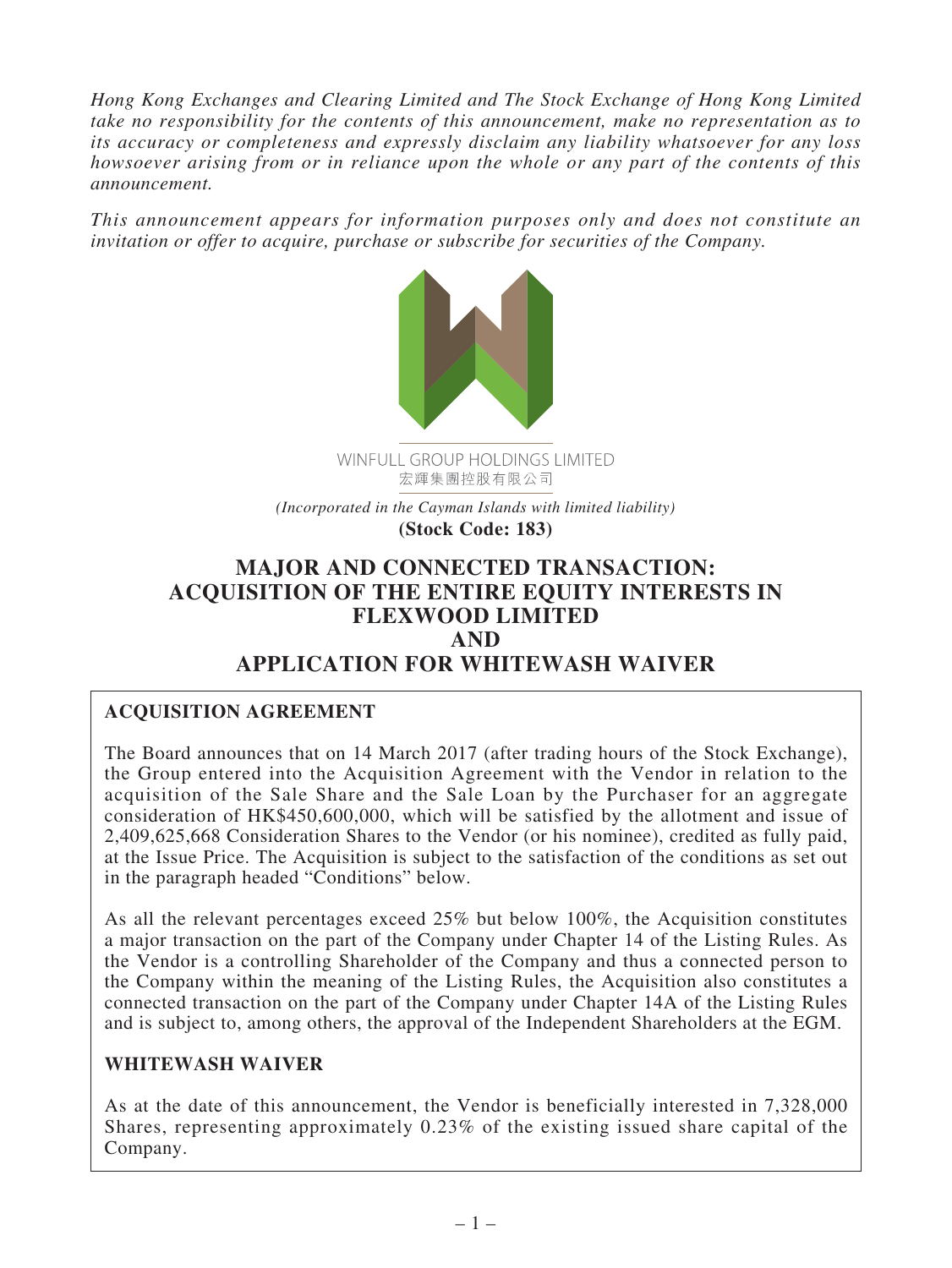Virtue Partner, which is beneficially wholly-owned by the Vendor, holds 936,794,000 Shares as at the date of this announcement. Therefore, the Vendor, Virtue Partner and parties acting in concert with them are holding 944,122,000 Shares in aggregate, representing approximately 30.08% of the existing issued share capital of the Company as at the date of this announcement.

Upon Completion, 2,409,625,668 Consideration Shares will be allotted and issued to the Vendor (or his nominee)and the interests of the Vendor, Virtue Partner and parties acting in concert with them in the voting rights of the Company will increase from approximately 30.08% to approximately 60.44%(assuming that there is no change in the issued share capital of the Company up to the Completion). Accordingly, the Vendor would be obliged to make a mandatory general offer to the Shareholders for all the issued Shares and other securities of the Company not already owned or agreed to be acquired by him pursuant to Rule 26.1 of the Takeovers Code, unless the Whitewash Waiver is obtained from the Executive.

An application to the Executive for the Whitewash Waiver in respect of the allotment and issue of the Consideration Shares will be made by the Vendor. The Acquisition Agreement and the transactions contemplated thereunder and the Whitewash Waiver, if granted by the Executive, would be subject to, among other things, the approval by the Independent Shareholders at the EGM by way of poll. The Vendor, Virtue Partner and parties acting in concert with any of them, and their respective associates, Mr. Ngan Man Ho and any other Shareholders who are involved or interested in the Acquisition Agreement and/or the Whitewash Waiver shall abstain from voting at the EGM in respect of the resolution(s) approving the Acquisition Agreement and the transactions contemplated thereunder and the Whitewash Waiver. The Acquisition Agreement and the transactions contemplated thereunder will not proceed if the Whitewash Waiver is not granted by the Executive or the Acquisition Agreement and the transactions contemplated thereunder and the Whitewash Waiver are not approved by the Independent Shareholders at the EGM.

## **GENERAL**

The Whitewash Independent Board Committee comprising the non-executive Director and all the independent non-executive Directors in compliance with Rule 2.8 of the Takeovers Code has been formed to advise the Independent Shareholders on the terms of the Acquisition Agreement and the transactions contemplated thereunder and the Whitewash Waiver and as to voting, and the Connected Transaction Independent Board Committee comprising all the independent non-executive Directors has been formed to advise the Independent Shareholders on the terms of the Acquisition Agreement and the transactions contemplated thereunder. None of the members of the Connected Transaction Independent Board Committee nor the Whitewash Independent Board Committee has any interest or involvement in the transactions contemplated under the Acquisition Agreement or the Whitewash Waiver. Veda Capital Limited has been appointed as the independent financial adviser with the approval of the Connected Transaction Independent Board Committee and the Whitewash Independent Board Committee to advise the Connected Transaction Independent Board Committee and the Whitewash Independent Board Committee and the Independent Shareholders in respect of the Acquisition Agreement and the transactions contemplated thereunder as well as the Whitewash Waiver and as to voting.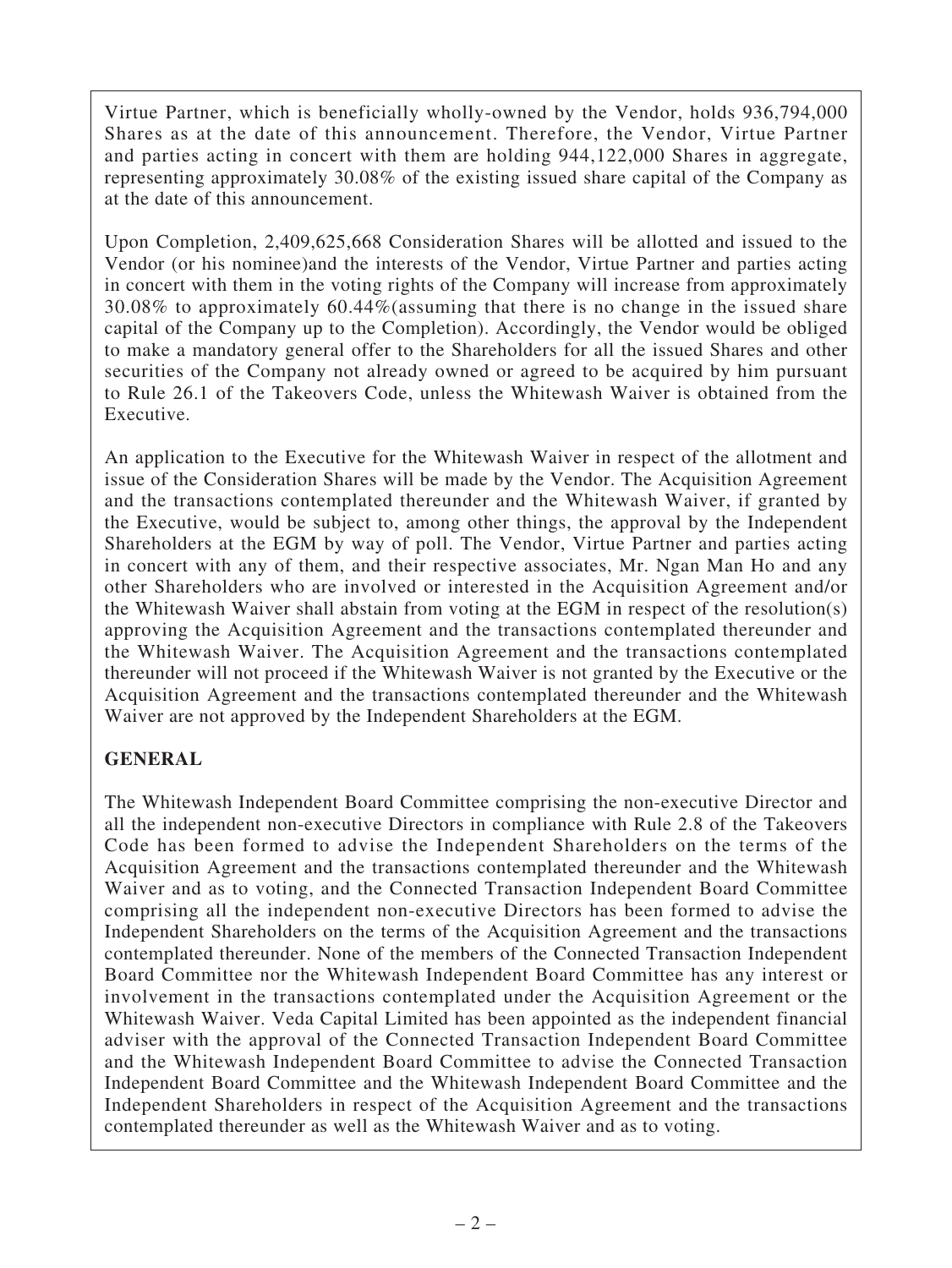The EGM will be held to consider and, if thought fit, pass the resolutions to approve, among other things: (i) the Acquisition Agreements and the transactions contemplated thereunder, including but not limited to the allotment and issue of the Consideration Shares; and (ii) the Whitewash Waiver. The voting in relation to the Acquisition Agreement and the Whitewash Waiver at the EGM will be conducted by way of a poll whereby the Vendor, Virtue Partner and parties acting in concert with them and their respective associates, Mr. Ngan Man Ho and other Shareholders who are interested or involved in the Acquisition Agreement and/or the Whitewash Waiver shall abstain from voting on the relevant resolutions to be proposed at the EGM to approve the Acquisition Agreement and the Whitewash Waiver.

A circular containing, among other things, details of the Acquisition, valuation report on the Property and the Whitewash Waiver, together with the recommendation of the Connected Transaction Independent Board Committee and the Whitewash Independent Board Committee to the Independent Shareholders, the letter of advice from the independent financial adviser to the Connected Transaction Independent Board Committee and the Whitewash Independent Board Committee and the Independent Shareholders in relation to the Acquisition Agreement and the Whitewash Waiver, and a notice of the EGM is expected to be despatched by the Company to the Shareholders within 21 days from the date of this announcement in compliance with Rule 8.2 of the Takeovers Code.

**The Acquisition Agreement and the transactions contemplated thereunder are subject to the satisfaction (or, if applicable, waiver) of a number of conditions as set out in this announcement and, accordingly, the Acquisition may or may not proceed. The issue of this announcement does not in any way imply that the Acquisition Agreement will be implemented or completed. Shareholders and potential investors are reminded to exercise caution when dealing in the Shares. Persons who are in doubt as to the action they should take should consult their stockbroker, bank manager, solicitor or other professional adviser.**

The Board announces that on 14 March 2017 (after trading hours of the Stock Exchange), the Group entered into the Acquisition Agreement with the Vendor in relation to the acquisition of the Sale Share and the Sale Loan by the Purchaser for an aggregate consideration of HK\$450,600,000, which will be satisfied by the issue and allotment of 2,409,625,668 Consideration Shares to the Vendor at the Issue Price.

### **ACQUISITION AGREEMENT**

| 14 March 2017<br>Date: |  |
|------------------------|--|
|------------------------|--|

- **Parties:** (1) The Vendor as vendor
	- (2) The Purchaser as purchaser
	- (3) The Company as issuer

The Purchaser is an investment holding company and a wholly owned subsidiary of the Company incorporated in the British Virgin Islands.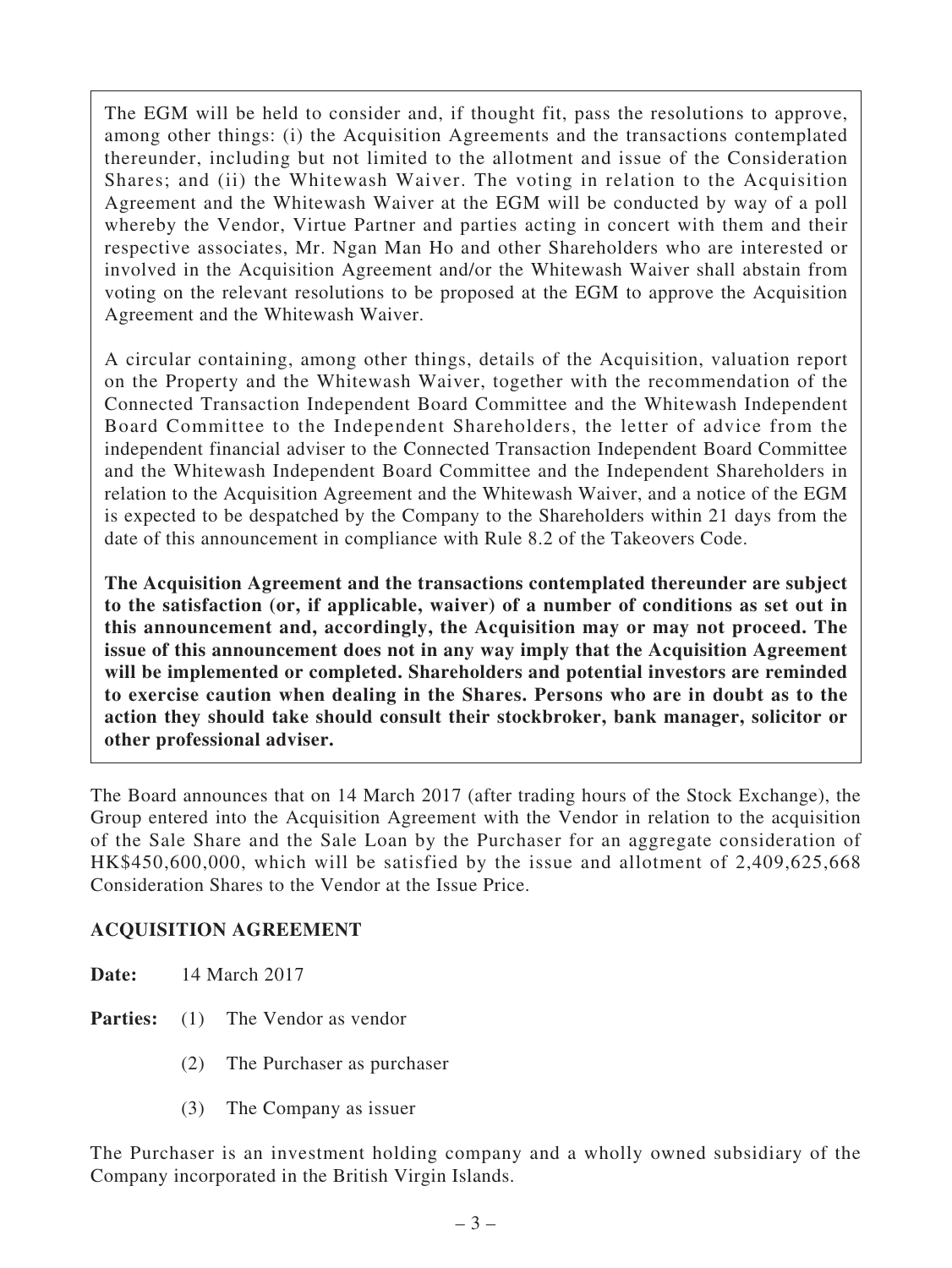#### **Asset to be acquired:**

Pursuant to the Acquisition Agreement, the Purchaser has conditionally agreed to acquire and the Vendor has conditionally agreed to sell (i) the Sale Share, representing 100% of the entire issued share capital of the Target Company; and (ii) the Sale Loan, representing all the obligations, liabilities and debts owed or incurred by the Target Company to the Vendor and its associates on or at any time prior to Completion. Up to 28 February 2017, the Sale Loan amounted to about HK\$29,224,195.

The Target Company is a company incorporated in the British Virgin Islands with limited liability and is principally engaged in property investment. The only significant asset of the Target Company is the Property.

### **Consideration:**

The total consideration for the Acquisition is HK\$450,600,000, which shall be satisfied by the Company allotting and issuing 2,409,625,668 Consideration Shares at the Issue Price, credited as fully paid, to the Vendor (or his nominee) upon Completion.

The consideration was determined after arm's length negotiations between the parties to the Acquisition Agreement with reference to, among others, (i) the transacted prices of comparable commercial building in the vicinity of the Property; (ii) the net assets of the Target Company; and (iii) the outstanding Bank Loan of the Target Company upon Completion shall not exceed HK\$56,400,000. The Directors (excluding the non-executive Director and the independent non-executive Directors who will give their opinion in the circular after reviewing the advice from the independent financial adviser) consider the consideration of the Acquisition to be fair and reasonable and on normal commercial terms and are in the interests of the Company and the Independent Shareholders as a whole.

### **The Consideration Shares**

The Issue Price represents:

- (a) a premium of about 1.63% over the closing price of HK\$0.184 per Share as quoted on the Stock Exchange on 14 March 2017, being the last trading day of the date of the Acquisition Agreement; and
- (b) a premium of about 0.53% over the average of the closing prices of HK\$0.186 per Share as quoted on the Stock Exchange for the last five consecutive trading days up to and including 14 March 2017, being the last trading day of the date of the Acquisition Agreement.

The Issue Price was arrived at after arm's length negotiation between the Company and the Vendor by reference to the recent trading price of the Share. The Directors (excluding the nonexecutive Director and the independent non-executive Directors who will give their opinion in the circular after reviewing the advice from the independent financial adviser) consider that the Issue Price is fair and reasonable and in the interests of the Shareholders as a whole.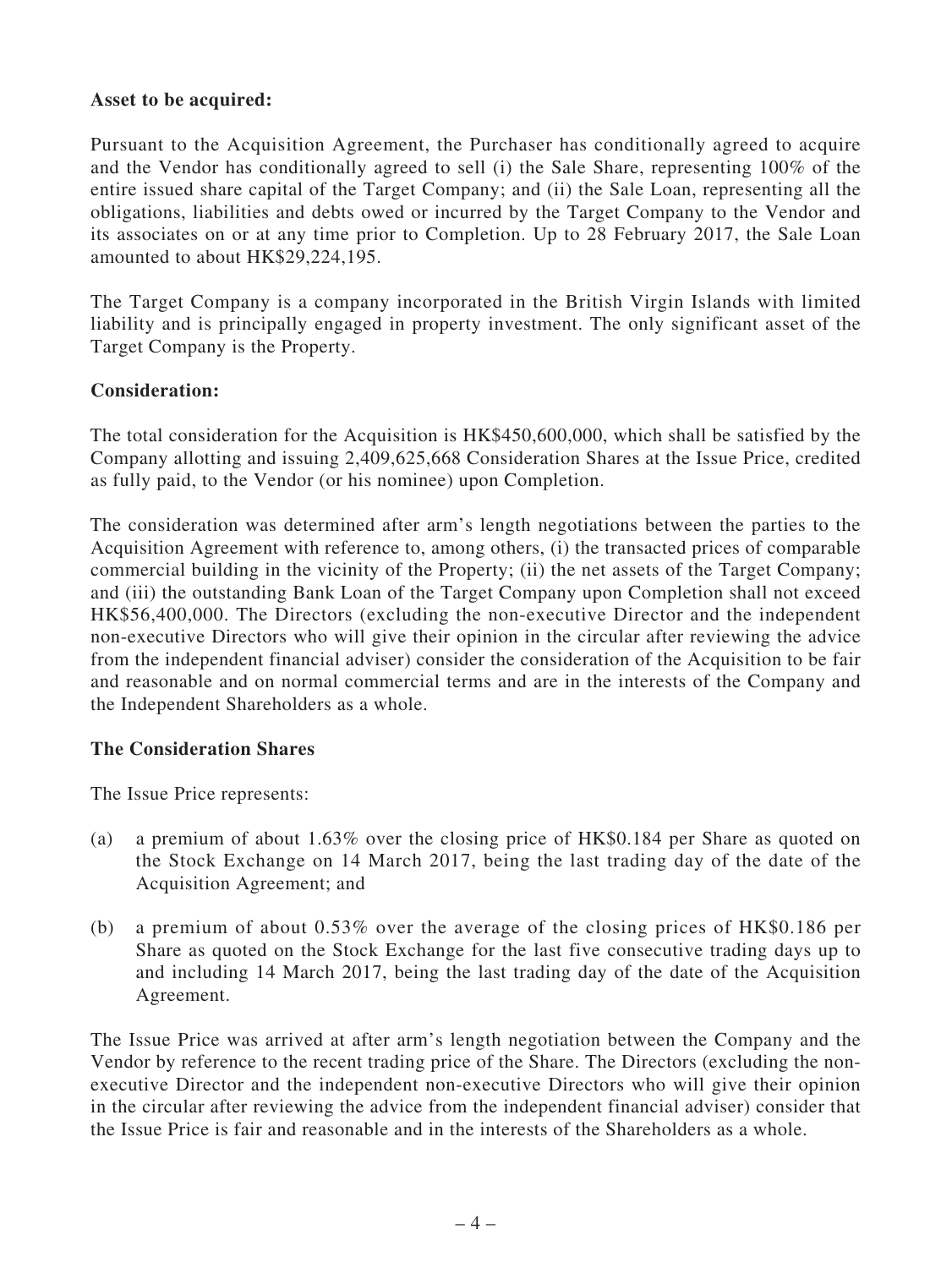The Consideration Shares will be allotted and issued under the specific mandate to be sought at the EGM. An application will be made to the Stock Exchange for the listing of and permission to deal in the Consideration Shares.

The 2,409,625,668 Consideration Shares to be allotted and issued will represent approximately 76.78% of the existing issued share capital of the Company and approximately 43.43%% of the issued share capital of the Company as enlarged by the allotment and issue of the Consideration Shares.

The Consideration Shares, when allotted and issued, will rank pari passu in all respects with each other and with the Shares in issue on the date of allotment and issue of the Consideration Shares.

### **EFFECTS ON SHAREHOLDING STRUCTURE OF THE COMPANY**

To the best of the Directors' knowledge, information and belief after having made all reasonable enquires, the existing shareholding structure of the Company and the effect on the shareholding structure of the Company upon Completion (subject to Completion of the Acquisition and assuming that there is no other change in the shareholding structure of the Company before the allotment and issue of the Consideration Shares) are set out below:

|                                         | As at the date of<br>this announcement |                           | <b>Immediately</b><br>upon Completion |                           |
|-----------------------------------------|----------------------------------------|---------------------------|---------------------------------------|---------------------------|
| <b>Shareholders</b>                     | Number of<br><i>issued Shares</i>      | Approximate<br>Percentage | Number of<br><i>issued Shares</i>     | Approximate<br>Percentage |
| The Vendor and his concert parties      |                                        |                           |                                       |                           |
| The Vendor (Note)                       | 7,328,000                              | 0.23%                     | 2,416,953,668                         | 43.56%                    |
| Virtue Partner (Note)                   | 936,794,000                            | 29.85%                    | 936,794,000                           | 16.88%                    |
| Sub-total                               | 944,122,000                            | 30.08%                    | 3,353,747,668                         | 60.44%                    |
| Mr. Ngan Man Ho (an executive Director) | 248,000                                | 0.01%                     | 248,000                               | $0.01\%$                  |
| <b>Public Shareholders</b>              | 2,194,130,000                          | 69.91%                    | 2,194,130,000                         | 39.55%                    |
| Total:                                  | 3,138,500,000                          | 100.00%                   | 5,548,125,668                         | 100.00%                   |

*Note:*

Virtue Partner is a company incorporated in the British Virgin Islands with limited liability and is wholly beneficially owned by the Vendor.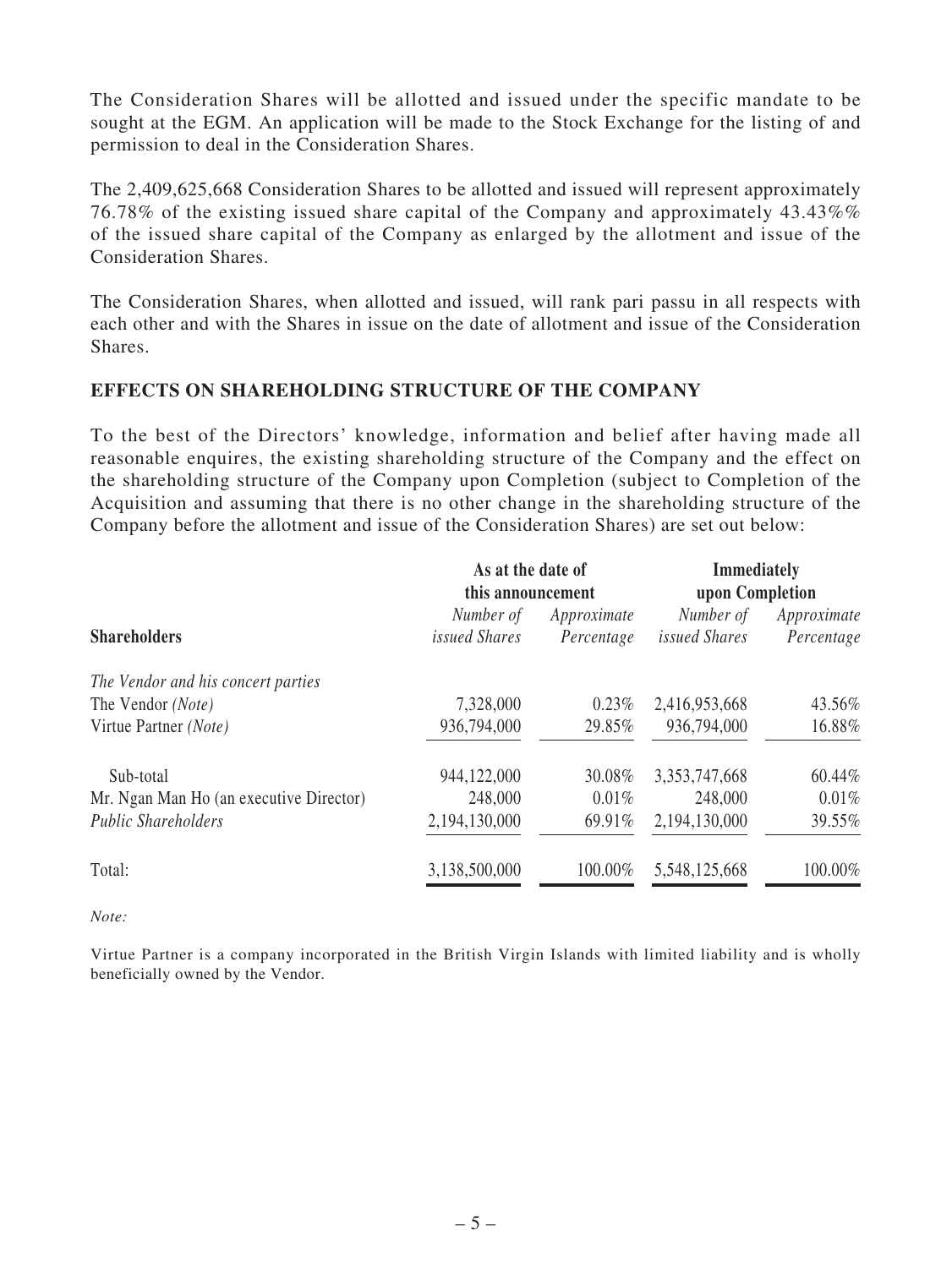## **Conditions**

The Acquisition is conditional upon the satisfaction of the following:

- (a) the Purchaser being satisfied with the results of the due diligence review in particular the review of the assets, liabilities, operations and affairs of the Target Company as the Purchaser may reasonably consider appropriate;
- (b) the Purchaser being satisfied that there are no title defects to the Property (save for the existing mortgage if the mortgage consent under sub-paragraph (d) below can be obtained);
- (c) production of written evidence by the Vendor to the satisfaction of the Purchaser that all debts and liabilities of the Target Company (other than (1) the Sale Loan, (2) the Bank Loan which shall not exceed HK\$56,400,000 and (3) other normal accruals in the ordinary course of business of the Target Company not exceeding HK\$200,000 (excluding tax provision) and acceptable by the Purchaser) having been discharged, released, waived or extinguished;
- (d) all necessary bank and/or mortgagee consents and approvals required to be obtained on the part of the Purchaser, the Vendor and the Target Company in respect of the Acquisition Agreement and the transactions contemplated thereby having been obtained and remain in full force and effect;
- (e) the passing by the Independent Shareholders who are entitled to vote and not required to be abstained from voting under the Listing Rules and the Takeovers Code at a general meeting of the Company to be convened and held of the necessary ordinary resolution(s) to approve the Acquisition Agreement and the transactions contemplated thereby, and all other consents and acts required to be obtained by the Purchaser under the Listing Rules and/or other applicable laws and regulations having been obtained and completed or, as the case may be, the relevant waiver from compliance with any of such rules having been obtained from the Stock Exchange and/or the SFC;
- (f) the warranties provided by the Vendors under the Acquisition Agreement remaining true, accurate and complete in all material respects;
- (g) the obtaining of a valuation report (in form and substance satisfactory to the Purchaser) from a firm of independent professional valuer appointed by the Purchaser showing the valuation of the Property to be not less than HK\$500,000,000;
- (h) the despatch of the circular by the Company in respect of the Acquisition as required under the Listing Rules and the Takeovers Code;
- (i) the Purchaser being satisfied that there has not been any material adverse change in respect of the Target Company since the date of the Acquisition Agreement; and
- (j) the granting of the Whitewash Waiver by the Executive.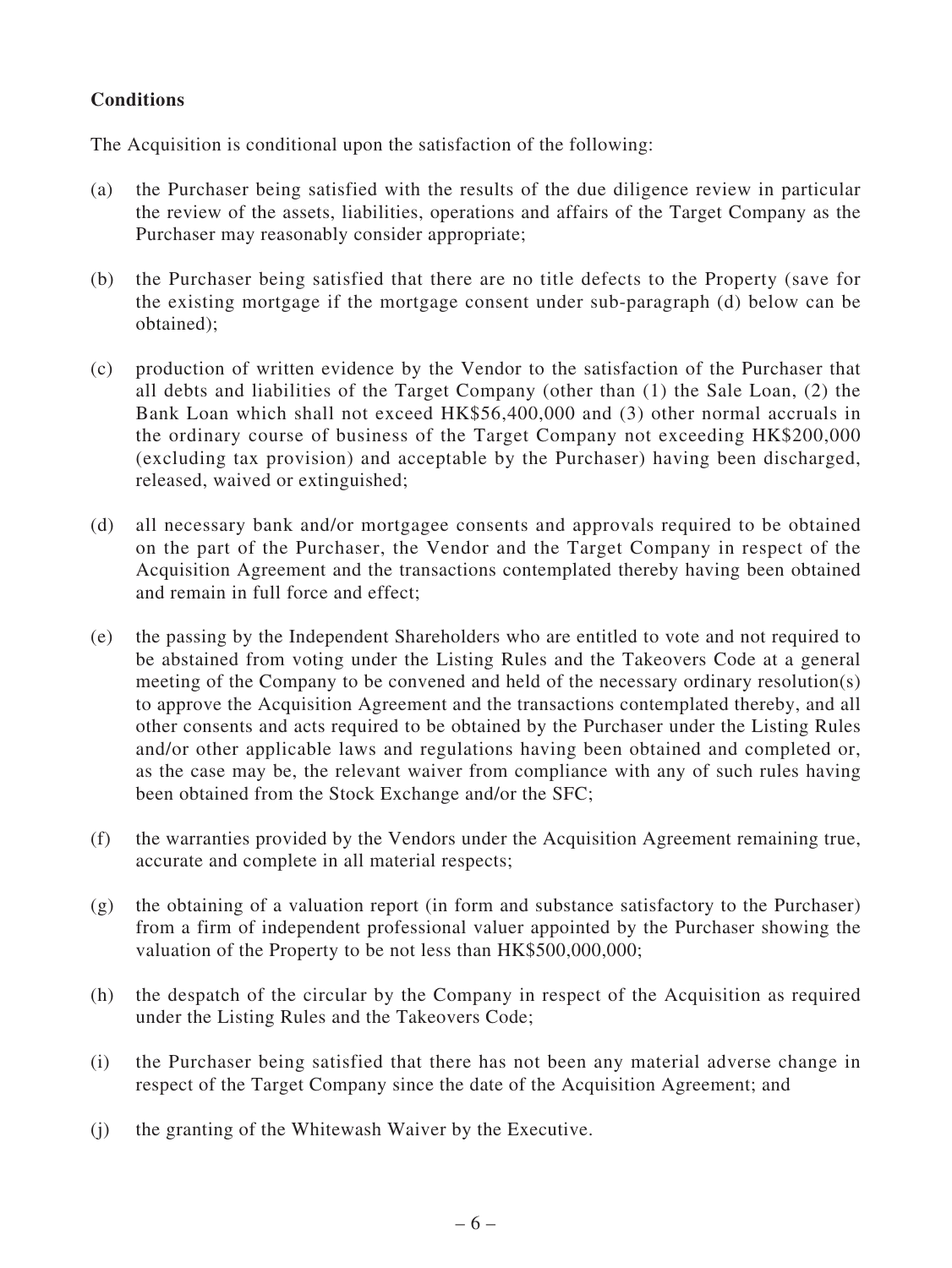The Purchaser may at any time at its absolute and sole discretion waive in writing the conditions (a), (b), (d), (f) and/or (i) set out above. The other conditions set out above are incapable of being waived. The Purchaser has no intention to waive any conditions but in the event that the required mortgagee bank consent in respect of the transaction contemplated under the Acquisition Agreement cannot be obtained, the Company will settle the Bank Loan upon Completion and arrange re-financing of the Property with the same mortgagee bank after Completion. If the conditions set out above have not been satisfied (or waived, as the case may be) on or before 30 June 2017, or such later date as the Vendor and the Purchaser may agree in writing, the Acquisition Agreement shall cease and terminate and neither party shall take any action to claim for damages or to enforce specific performance or any other rights and remedies thereafter.

## **Completion**

Completion is expected to take place on the third Business Day after the fulfilment (or waiver) of the conditions (or such later date as the parties to the Acquisition Agreement may agree) mentioned above.

Upon Completion, the Target Company will become an indirect wholly owned subsidiary of the Company and the financial results of the Target Company will be consolidated into the books of the Group.

## **INFORMATION ON THE TARGET COMPANY AND THE PROPERTY**

The Target Company is a company incorporated in British Virgin Islands with limited liability and is principally engaged in property investment. Immediately prior to the entering into of the Acquisition Agreement, the Target Company is held as to 100% by the Vendor. After Completion of the Acquisition, the Purchaser shall be interested in the entire issued share capital of the Target Company.

The Target Company is currently holding the Property located at the 6th Floor of No. 9 Queen's Road Central, Hong Kong. The Property is a commercial property with saleable area of approximately 11,371 sq. ft. located in Central, Hong Kong. The Property is currently used for commercial purpose and has been rented to various tenants including but not limited to the Group. Based on the land search record, the Property was acquired by the Target Company in 2009 with a consideration of HK\$123,680,000.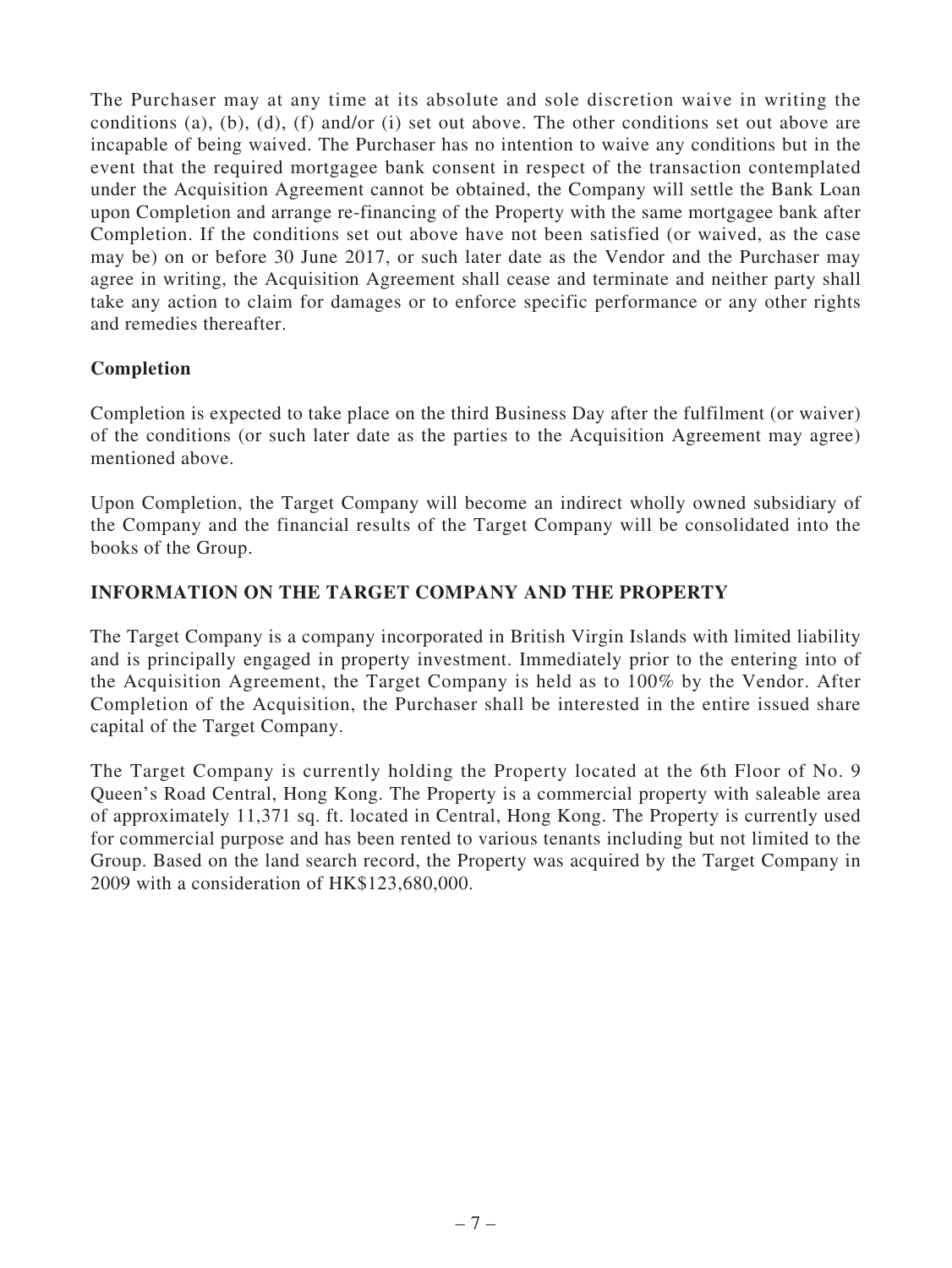Set below is the financial information of the Target Company:

|                        |               | For the year ended For the year ended |
|------------------------|---------------|---------------------------------------|
|                        | 31 March 2015 | 31 March 2016                         |
|                        | HK\$          | HK\$                                  |
|                        | (Audited)     | (Audited)                             |
| Revenue                | 10,808,808    | 10,914,431                            |
| Profit before taxation | 6,522,085     | 5,316,104                             |
| Profit after taxation  | 5,692,147     | 4,658,262                             |
| Net asset value        | 28,329,432    | 32,987,694                            |

The valuation report of the Property and the accountant's report of the Target Company shall be included in the circular to be despatched to the Shareholders in respect of the Acquisition.

## **REASONS FOR THE ACQUISITION**

The Group is principally engaged in property investment and trading and property development and provision of renovation services.

The Directors are optimistic about the prospect of the Hong Kong commercial office market. The Directors considered that the Acquisition represents an investment opportunity in Hong Kong commercial office market and the tenancy agreements entered into by the Target Company will provide stable income for the Group while at the same time the Group will have the benefits from the long term appreciation of the price in commercial office in Hong Kong.

It is noted that under the Acquisition Agreement, the Group need not to pay the consideration sum in cash at Completion and this will allow the Group to retain its cash reserves for its future business development. The Directors are also in the process of evaluating the existing properties held by the Group and may make adjustment to the portfolio in response to the changes in the property market in Hong Kong.

In view of the rental income from the Property with the possibility of future long term appreciation in value of the Property, the Directors believe that it is an appropriate time to invest in the Property, and the Directors (excluding the non-executive Director and the independent non-executive Directors who will give their opinion in the circular after reviewing the advice from the independent financial adviser) consider that the terms and conditions of the Acquisition Agreement are fair and reasonable and in the interests of the Shareholders as a whole.

### **LISTING RULES IMPLICATION**

As all the relevant percentages exceed 25% but below 100%, the Acquisition constitutes a major transaction on the part of the Company under Chapter 14 of the Listing Rules. As the Vendor is a controlling Shareholder of the Company and thus a connected person to the Company within the meaning of the Listing Rules, the Acquisition also constitutes a connected transaction on the part of the Company under Chapter 14A of the Listing Rules and is subject to, among others, the approval of the Independent Shareholders at the EGM.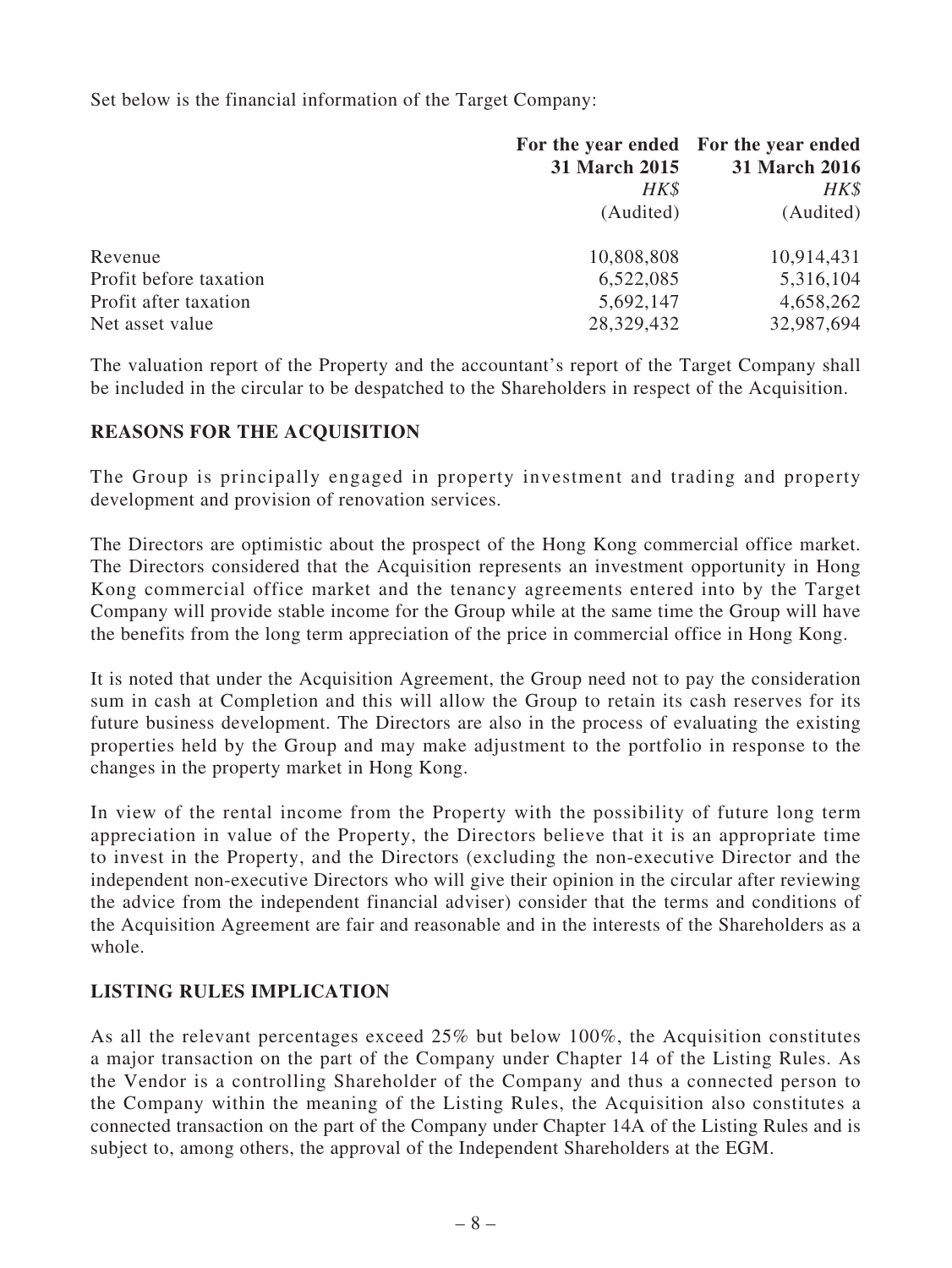An EGM will be convened and held for the Shareholders to, among other things, consider and, if thought fit, to approve the Acquisition Agreement and the transactions contemplated thereunder including the Acquisition.

## **INTENTIONS OF THE VENDOR REGARDING THE GROUP**

As at the date of this announcement, the Vendor intends to continue the existing business of the Group and save for the Acquisition, does not intend to introduce any major changes to the existing operation and business of the Company or dispose of any of the assets of the Group other than in the ordinary course of business.

## **INFORMATION REQUIRED UNDER THE TAKEOVERS CODE**

Each of the Vendor, Virtue Partner and the parties acting in concert with them has confirmed that neither the Vendor, Virtue Partner nor any persons acting in concert with any of them:

- (a) has acquired or entered into any agreement or arrangement to acquire any voting rights in the Company within the six months prior to the date of this announcement;
- (b) save for the share options granted to the Vendor by the Company entitling him to subscribe for a total of 60,000,000 Shares, owns any outstanding options, warrants, or any securities that are convertible into Shares or any derivatives in respect of Shares nor has entered into any outstanding derivative in respect of securities in the Company;
- (c) has any arrangement referred to in Note 8 to Rule 22 of the Takeovers Code (whether by way of option, indemnity or otherwise) with any other persons in relation to the relevant securities (as defined in Note 4 to Rule 22 of the Takeovers Code) of the Company or of the Vendor and which might be material to the transactions contemplated under the Acquisition Agreement and/or the Whitewash Waiver;
- (d) has received any irrevocable commitment from any Independent Shareholders as to whether they will vote for or against the resolution approving the transactions contemplated under the Acquisition Agreement and/or the Whitewash Waiver;
- (e) has any agreements or arrangements to which it is a party which relate to the circumstances in which it may or may not invoke or seek to invoke a pre-condition or a condition to the transactions contemplated under the Acquisition Agreement or the Whitewash Waiver (including any such agreements or arrangements that would result in any break fees being payable); and
- (f) has borrowed or lent any relevant securities (as defined in Note 4 to Rule 22 of the Takeovers Code) in the Company.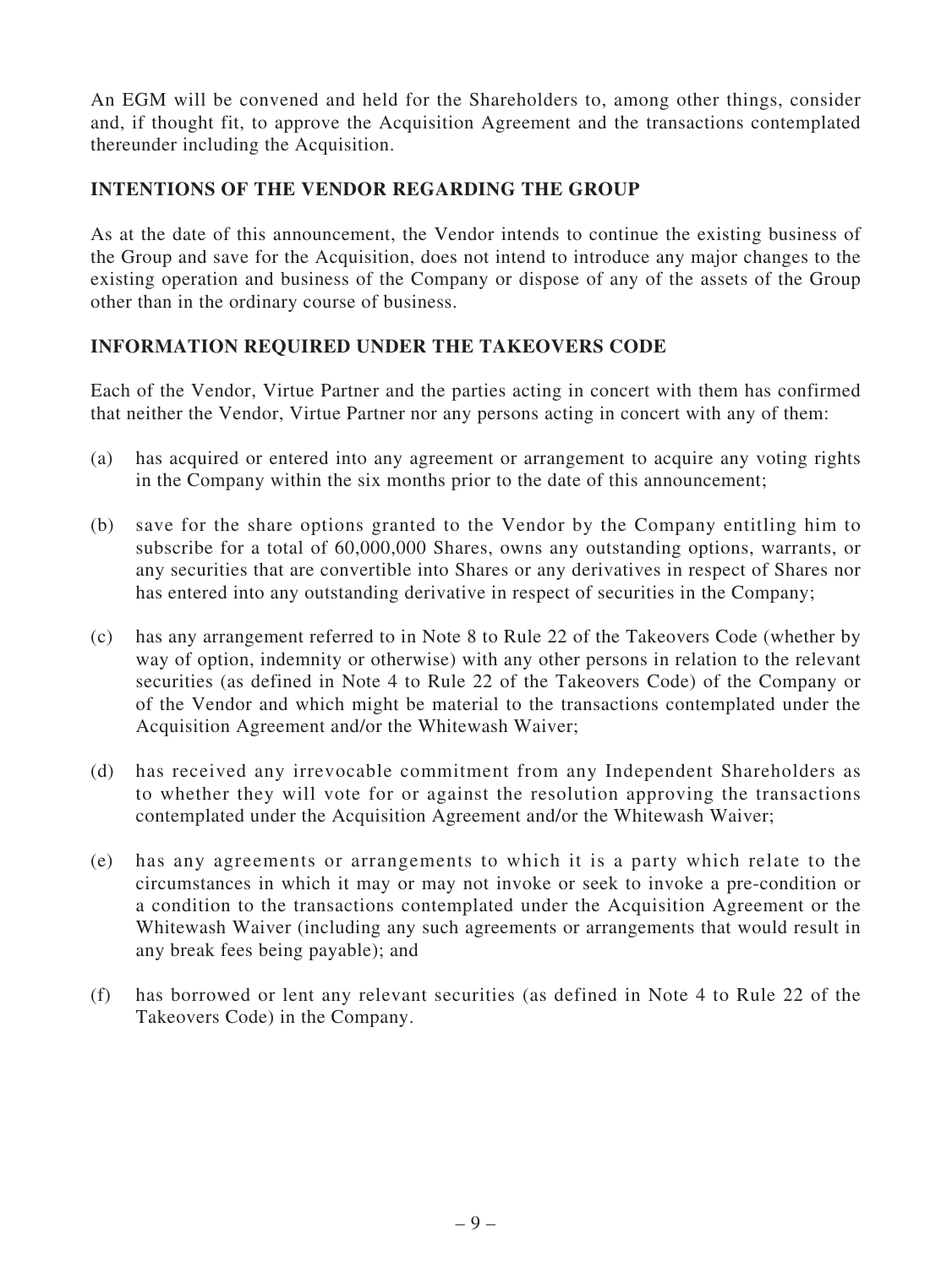## **THE INDEPENDENT BOARD COMMITTEES AND THE EGM**

The Whitewash Independent Board Committee comprising the non-executive Director and all the independent non-executive Directors in compliance with Rule 2.8 of the Takeovers Code has been formed to advise the Independent Shareholders on the terms of the Acquisition Agreement and the transactions contemplated thereunder and the Whitewash Waiver and as to voting, and the Connected Transaction Independent Board Committee comprising all the independent non-executive Directors has been formed to advise the Independent Shareholders on the terms of the Acquisition Agreement and the transactions contemplated thereunder. None of the members of the Connected Transaction Independent Board Committee and the Whitewash Independent Board Committee has any interest or involvement in the transactions contemplated under the Acquisition Agreement or the Whitewash Waiver. Veda Capital Limited has been appointed as the independent financial adviser with the approval of the Connected Transaction Independent Board Committee and the Whitewash Independent Board Committee to advise the Connected Transaction Independent Board Committee and the Whitewash Independent Board Committee and the Independent Shareholders in respect of the Acquisition Agreement and the transactions contemplated thereunder as well as the Whitewash Waiver and as to voting.

The EGM will be held to consider and, if thought fit, pass the resolutions to approve, among other things: (i) the Acquisition Agreements and the transactions contemplated thereunder, including but not limited to the allotment and issue of the Consideration Shares; and (ii) the Whitewash Waiver. The voting in relation to the Acquisition Agreement and the Whitewash Waiver at the EGM will be conducted by way of a poll whereby the Vendor, Virtue Partner and parties acting in concert with them and their respective associates, Mr. Ngan Man Ho and other Shareholders who are interested or involved in the Acquisition Agreement and/or the Whitewash Waiver shall abstain from voting on the relevant resolutions to be proposed at the EGM to approve the Acquisition Agreement and the Whitewash Waiver.

### **WHITEWASH WAIVER**

As at the date of this announcement, the Vendor is beneficially interested in 7,328,000 Shares, representing approximately 0.23% of the existing issued share capital of the Company.

Virtue Partner which is beneficially wholly-owned by the Vendor, holds 936,794,000 Shares as at the date of this announcement. Therefore, the Vendor, Virtue Partner and parties acting in concert with them are holding 944,122,000 Shares in aggregate, representing approximately 30.08% of the existing issued share capital of the Company as at the date of this announcement.

Upon Completion, 2,409,625,668 Consideration Shares will be allotted and issued to the Vendor (or his nominee) and the interests of the Vendor, Virtue Partner and parties acting in concert with them in the voting rights of the Company will increase from approximately 30.08% to approximately 60.44% (assuming that there is no change in the issued share capital of the Company up to the Completion). Accordingly, the Vendor would be obliged to make a mandatory general offer to the Shareholders for all the issued Shares and other securities of the Company not already owned or agreed to be acquired by him pursuant to Rule 26.1 of the Takeovers Code, unless the Whitewash Waiver is obtained from the Executive.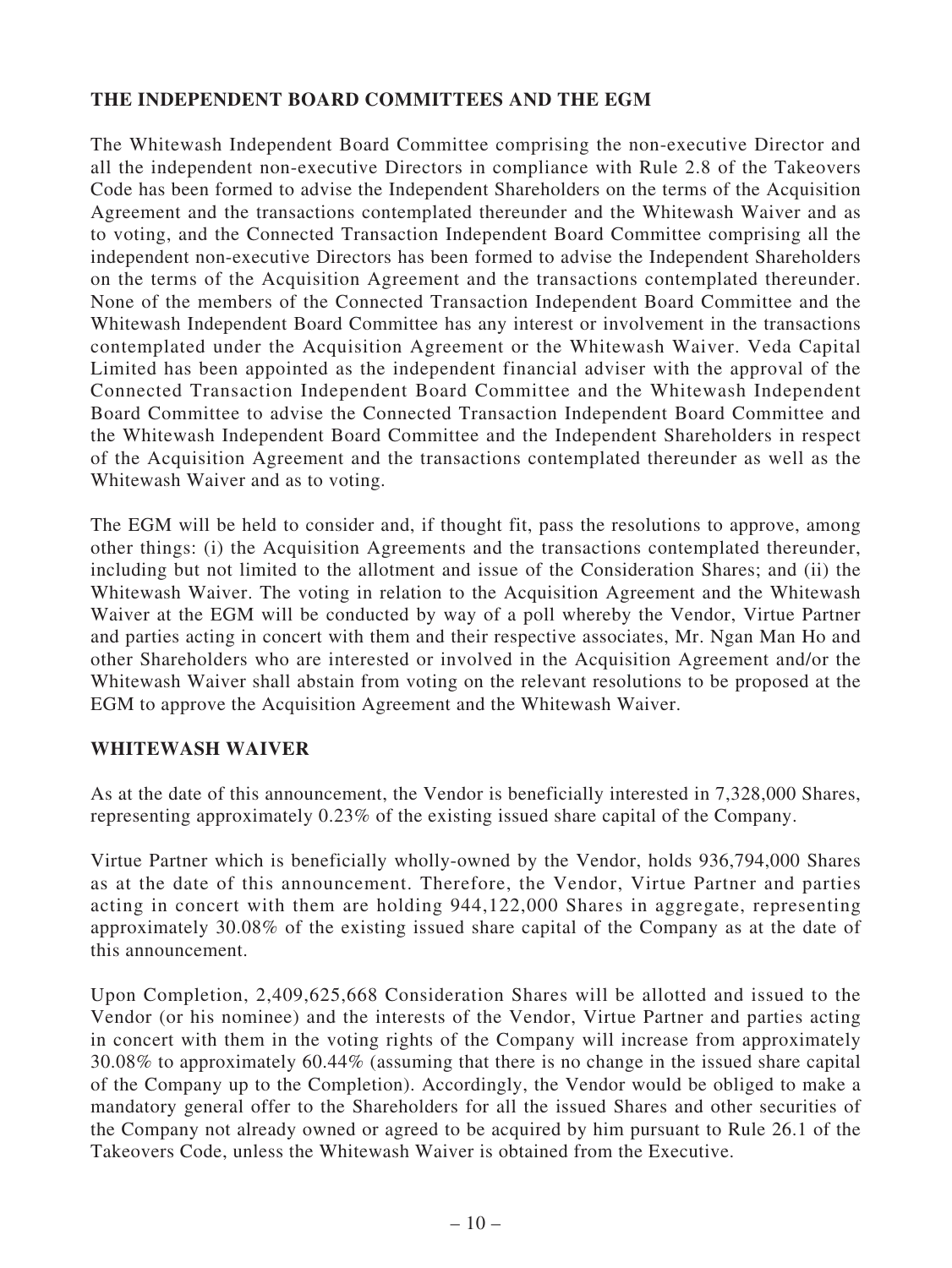An application to the Executive for the Whitewash Waiver in respect of the issue and allotment of the Consideration Shares will be made on behalf of the Vendor and parties acting in concert with him. The Acquisition Agreement and the transactions contemplated thereunder and the Whitewash Waiver, if granted by the Executive, would be subject to, among other things, the approval by the Independent Shareholders at the EGM by way of poll. The Vendor, Virtue Partner and parties acting in concert with any of them, and their respective associates, Mr. Ngan Man Ho and any other Shareholders who are involved or interested in the Acquisition Agreement and/or the Whitewash Waiver shall abstain from voting at the EGM in respect of the resolution(s) approving the Acquisition Agreement and the transactions contemplated thereunder and the Whitewash Waiver. The Acquisition Agreement and the transactions contemplated thereunder will not proceed if the Whitewash Waiver is not granted by the Executive or the Acquisition Agreement and the transactions contemplated thereunder and the Whitewash Waiver are not approved by the Independent Shareholders at the EGM.

As at the date of this announcement, the Company does not believe that the Acquisition gives rise to any concerns in relation to compliance with other applicable rules or regulations (including the Listing Rules). If a concern should arise after the release of this announcement, the Company will endeavour to resolve the matter to the satisfaction of the relevant authority as soon as possible but in any event before the despatch of the circular to be issued in relation to the Acquisition Agreement and the Whitewash Waiver. The Company notes that the Executive may not grant the Whitewash Waiver if the Acquisition does not comply with other applicable rules and regulations.

### **GENERAL**

A circular containing, among other things, details of the Acquisition, valuation report on the Property and the Whitewash Waiver, together with the recommendation of the Connected Transaction Independent Board Committee and the Whitewash Independent Board Committee to the Independent Shareholders, the letter of advice from the independent financial adviser to the Connected Transaction Independent Board Committee and the Whitewash Independent Board Committee and the Independent Shareholders in relation to the Acquisition Agreement and the Whitewash Waiver, and a notice of the EGM is expected to be despatched by the Company to the Shareholders within 21 days from the date of this announcement in compliance with Rule 8.2 of the Takeovers Code.

**The Acquisition Agreement and the transactions contemplated thereunder are subject to the satisfaction (or, if applicable, waiver) of a number of conditions as set out in this announcement and, accordingly, the Acquisition may or may not proceed. The issue of this announcement does not in any way imply that the Acquisition Agreement will be implemented or completed. Shareholders and potential investors are reminded to exercise caution when dealing in the Shares. Persons who are in doubt as to the action they should take should consult their stockbroker, bank manager, solicitor or other professional adviser.**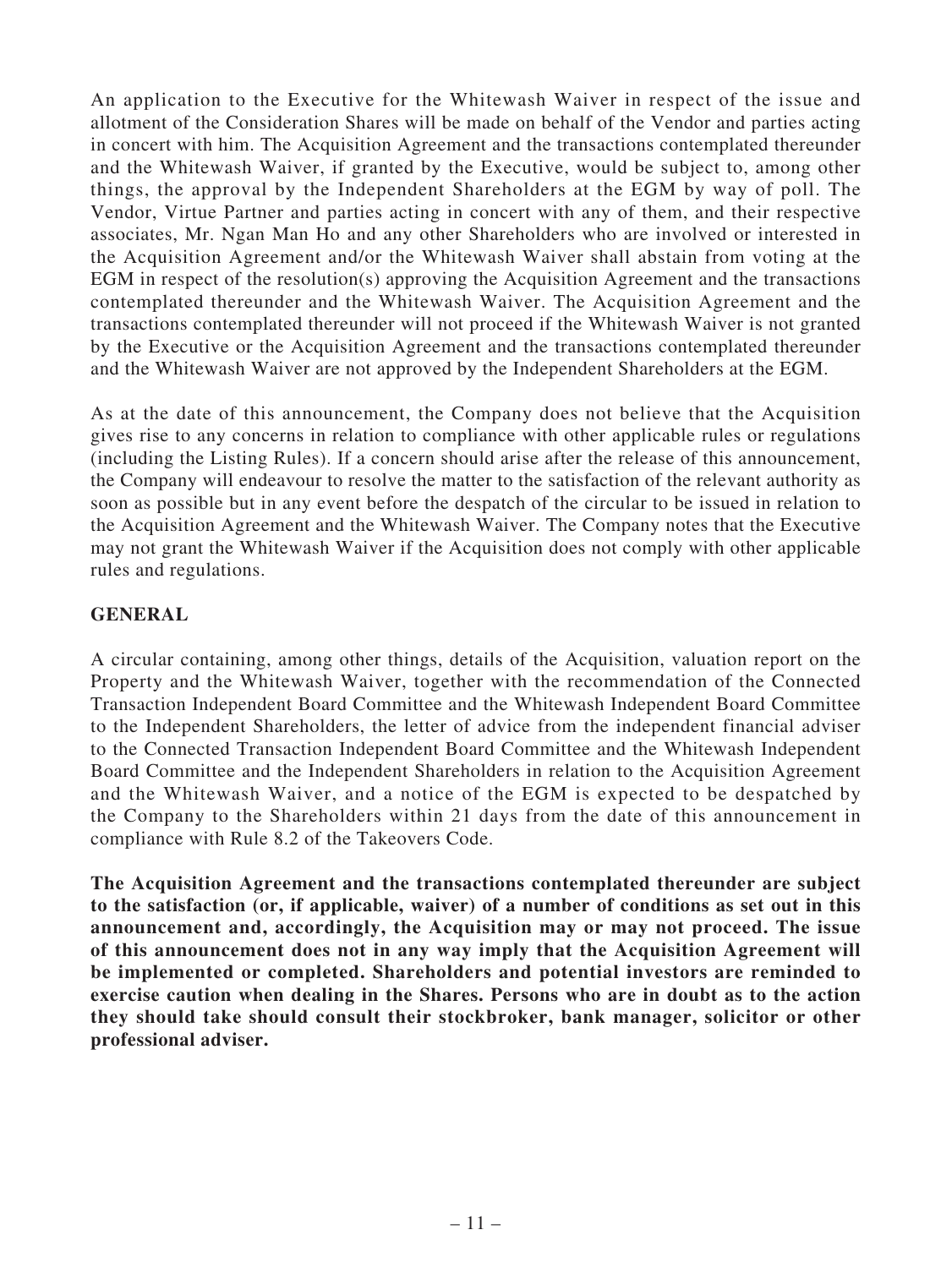# **DEFINITIONS**

In this announcement, unless the context otherwise requires, the following expressions shall have the following meaning:

| "Acquisition"                                                    | the proposed acquisition by the Purchaser of the Sale<br>Share and the Sale Loan subject to and upon the terms and<br>conditions of the Acquisition Agreement                                                                                                                                                          |
|------------------------------------------------------------------|------------------------------------------------------------------------------------------------------------------------------------------------------------------------------------------------------------------------------------------------------------------------------------------------------------------------|
| "Acquisition Agreement"                                          | the conditional sale and purchase agreement dated 14 March<br>2017 and entered into among the Vendor, the Company and<br>the Purchaser in relation to the Acquisition                                                                                                                                                  |
| "acting in concert"                                              | has the meaning ascribed thereto under the Takeovers Code                                                                                                                                                                                                                                                              |
| "associate"                                                      | has the meaning ascribed to this term under the Listing Rules                                                                                                                                                                                                                                                          |
| "Bank Loan"                                                      | the outstanding bank loan owed by the Target Company<br>to bank, which shall not exceed HK\$56,400,000 upon<br>Completion                                                                                                                                                                                              |
| "Board"                                                          | the board of Directors from time to time                                                                                                                                                                                                                                                                               |
| "Business Day"                                                   | a day (other than a Saturday, Sunday or public holiday) on<br>which licensed banks are generally open for business in<br>Hong Kong throughout their normal business hours                                                                                                                                              |
| "Company"                                                        | Winfull Group Holdings Limited, a company incorporated<br>in the Cayman Islands with limited liability and the issued<br>Shares of which are listed on the main board of the Stock<br>Exchange                                                                                                                         |
| "Completion"                                                     | completion of the Acquisition in accordance with the<br><b>Acquisition Agreement</b>                                                                                                                                                                                                                                   |
| "Connected Transaction<br><b>Independent Board</b><br>Committee" | an independent committee of the Board established which<br>comprises all the independent non-executive Directors to<br>advise the Independent Shareholders on the fairness and<br>reasonableness of terms of the Acquisition Agreement, and<br>to advise the Independent Shareholders how to vote at the<br><b>EGM</b> |
| "Consideration Shares"                                           | 2,409,625,668 new Shares to be allotted and issued to the<br>Vendor (or his nominee) at the Issue Price upon Completion                                                                                                                                                                                                |
| "Directors"                                                      | directors of the Company                                                                                                                                                                                                                                                                                               |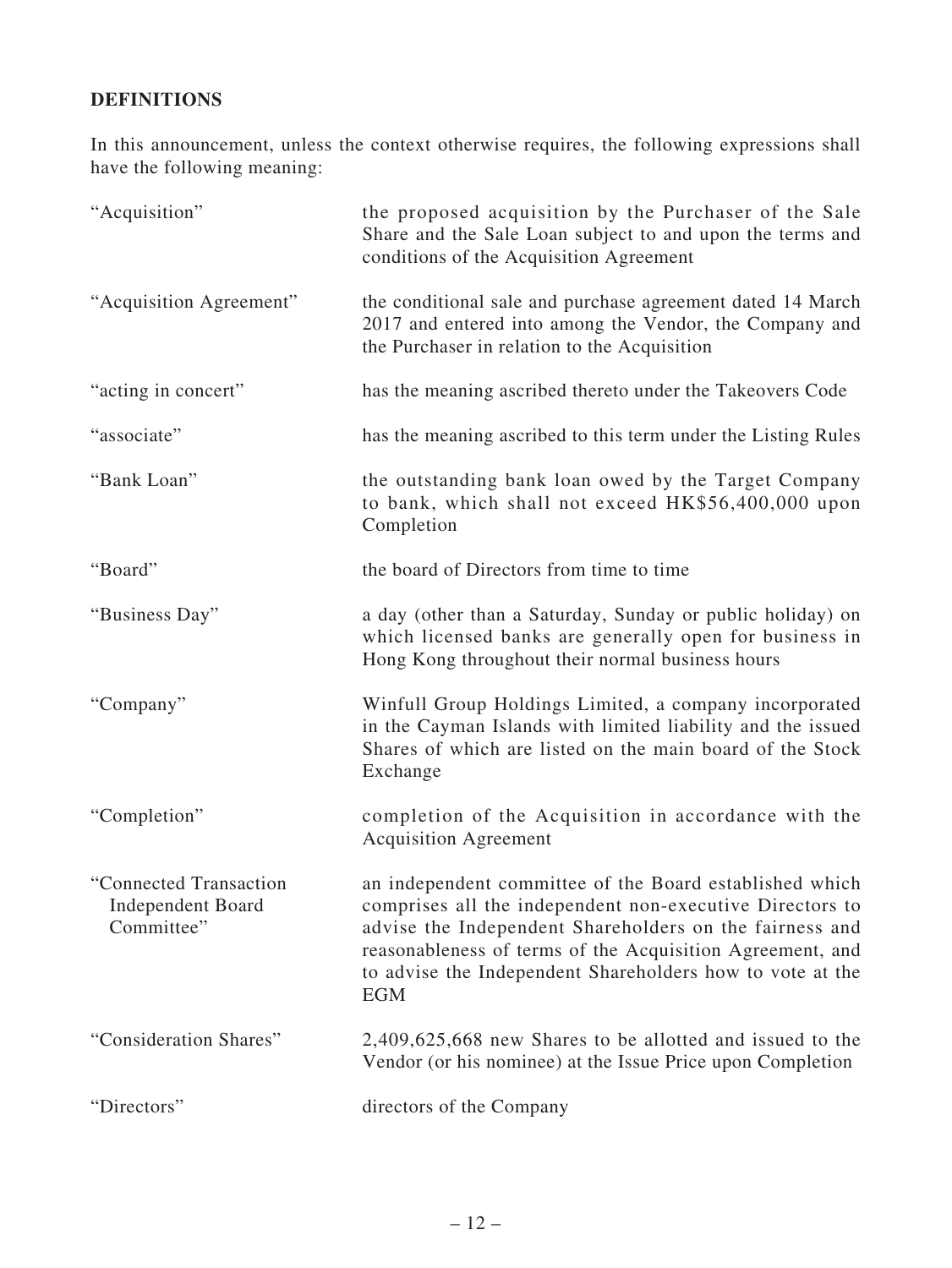| "EGM"                      | the extraordinary general meeting of the Company to be<br>held and convened to consider and approve the Acquisition<br>Agreement and the transactions contemplated thereunder<br>including but not limited to the allotment and issue of the<br>Consideration Shares and the Whitewash Waiver                                                                                                                                                                         |
|----------------------------|-----------------------------------------------------------------------------------------------------------------------------------------------------------------------------------------------------------------------------------------------------------------------------------------------------------------------------------------------------------------------------------------------------------------------------------------------------------------------|
| "Executive"                | the Executive Director of the Corporate Finance Division of<br>the SFC or any delegate of the Executive Director                                                                                                                                                                                                                                                                                                                                                      |
| "Group"                    | the Company and its subsidiaries                                                                                                                                                                                                                                                                                                                                                                                                                                      |
| "Hong Kong"                | the Hong Kong Special Administrative Region of the PRC                                                                                                                                                                                                                                                                                                                                                                                                                |
| "Independent Shareholders" | Shareholders other than (i) the Vendor, Virtue Partner<br>together with parties acting in concert with any of them and<br>their respective associates; (ii) Mr. Ngan Man Ho; and (iii)<br>those who are involved in or interested in the Acquisition<br>Agreement or the Whitewash Waiver; and (iv) those whose<br>are required to abstain from voting in the EGM to consider<br>and approve the Acquisition under the Listing Rules and the<br><b>Takeovers Code</b> |
| "Issue Price"              | HK\$0.187 per Consideration Share                                                                                                                                                                                                                                                                                                                                                                                                                                     |
| "Listing Rules"            | the Rules Governing the Listing of Securities on the Stock<br>Exchange                                                                                                                                                                                                                                                                                                                                                                                                |
| "PRC"                      | the People's Republic of China, which for the purpose of<br>this announcement shall exclude Hong Kong, Macau Special<br>Administrative Region and Taiwan                                                                                                                                                                                                                                                                                                              |
| "Property"                 | the commercial property located at 6/F., No. 9 Queen's Road<br>Central, Hong Kong                                                                                                                                                                                                                                                                                                                                                                                     |
| "Purchaser"                | Alpha Easy Limited, purchaser to the Acquisition<br>Agreement, a company incorporated in the British Virgin<br>Islands and a wholly owned subsidiary of the Company                                                                                                                                                                                                                                                                                                   |
| "Sale Loan"                | all obligations, liabilities and debts owing or incurred by<br>the Target Company to the Vendor and its associates on or<br>at any time prior to Completion whether actual, contingent<br>or deferred and irrespective of whether the same is due and<br>payable on Completion                                                                                                                                                                                        |
| "Sale Share"               | 1 share in the issued share capital of the Target Company,<br>representing the entire issued share capital of the Target<br>Company                                                                                                                                                                                                                                                                                                                                   |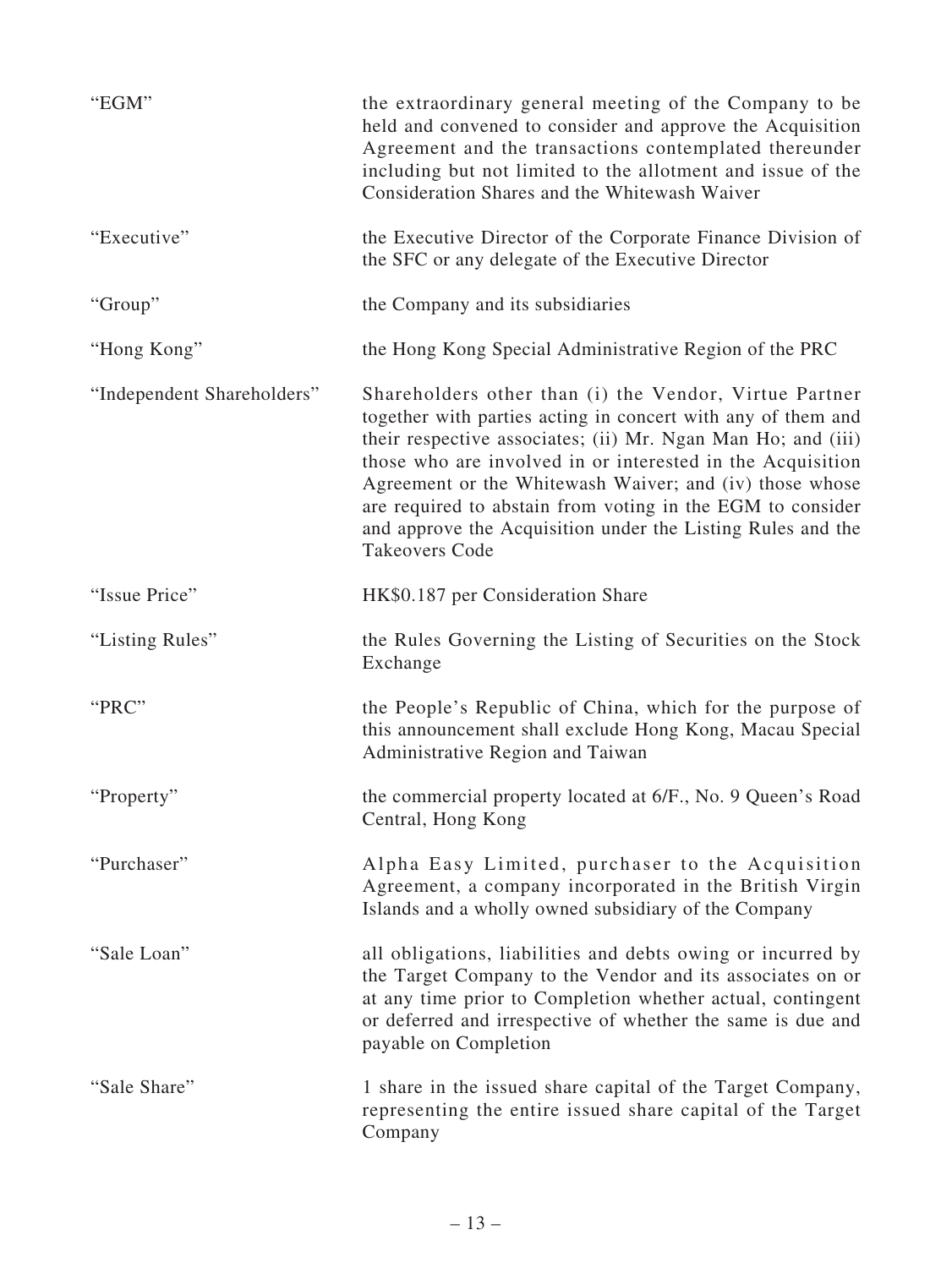| "SFC"                                      | Securities and Futures Commission                                                                                                                                                                                                                                                                                                                                                                                                                                                                                            |
|--------------------------------------------|------------------------------------------------------------------------------------------------------------------------------------------------------------------------------------------------------------------------------------------------------------------------------------------------------------------------------------------------------------------------------------------------------------------------------------------------------------------------------------------------------------------------------|
| "Share $(s)$ "                             | ordinary share(s) of $HK$0.01$ each in the capital of the<br>Company                                                                                                                                                                                                                                                                                                                                                                                                                                                         |
| "Shareholders"                             | holders of the Shares                                                                                                                                                                                                                                                                                                                                                                                                                                                                                                        |
| "Stock Exchange"                           | The Stock Exchange of Hong Kong Limited                                                                                                                                                                                                                                                                                                                                                                                                                                                                                      |
| "Takeovers Code"                           | the Hong Kong Code on Takeovers and Mergers                                                                                                                                                                                                                                                                                                                                                                                                                                                                                  |
| "Target Company"                           | Flexwood Limited, a company incorporated in the British<br>Virgin Islands with limited liability, being the registered<br>holder of the Property                                                                                                                                                                                                                                                                                                                                                                             |
| "Vendor"                                   | Mr. Pong Wilson Wai San, the Chairman of the Board and an<br>executive Director                                                                                                                                                                                                                                                                                                                                                                                                                                              |
| "Virtue Partner"                           | Virtue Partner Group Limited, a company incorporated in<br>the British Virgin Islands with limited liability and is wholly<br>beneficially owned by the Vendor                                                                                                                                                                                                                                                                                                                                                               |
| "Whitewash Independent<br>Board Committee" | an independent committee of the Board established which<br>comprises all the non-executive Directors and independent<br>non-executive Directors in compliance with Rule 2.8 of<br>the Takeovers Code, who has no direct or indirect interest<br>in the Acquisition Agreement or the Whitewash Waiver<br>to advise the Independent Shareholders on the fairness<br>and reasonableness of terms of the Acquisition Agreement<br>and the Whitewash Waiver, and to advise the Independent<br>Shareholders how to vote at the EGM |
| "Whitewash Waiver"                         | a waiver from the obligation of the Vendor to make a<br>mandatory general offer to the Shareholders in respect of<br>the Shares and securities issued by the Company not already<br>owned or agreed to be acquired by the Vendor and the parties<br>acting in concert with him as a result of the allotment and<br>issue of the Consideration Shares in accordance with Note 1<br>on dispensations from Rule 26 of the Takeovers Code                                                                                        |
| "HK\$"                                     | Hong Kong dollars, the lawful currency of Hong Kong                                                                                                                                                                                                                                                                                                                                                                                                                                                                          |
| "US\$"                                     | United States dollars, the lawful currency of the United<br><b>States of America</b>                                                                                                                                                                                                                                                                                                                                                                                                                                         |